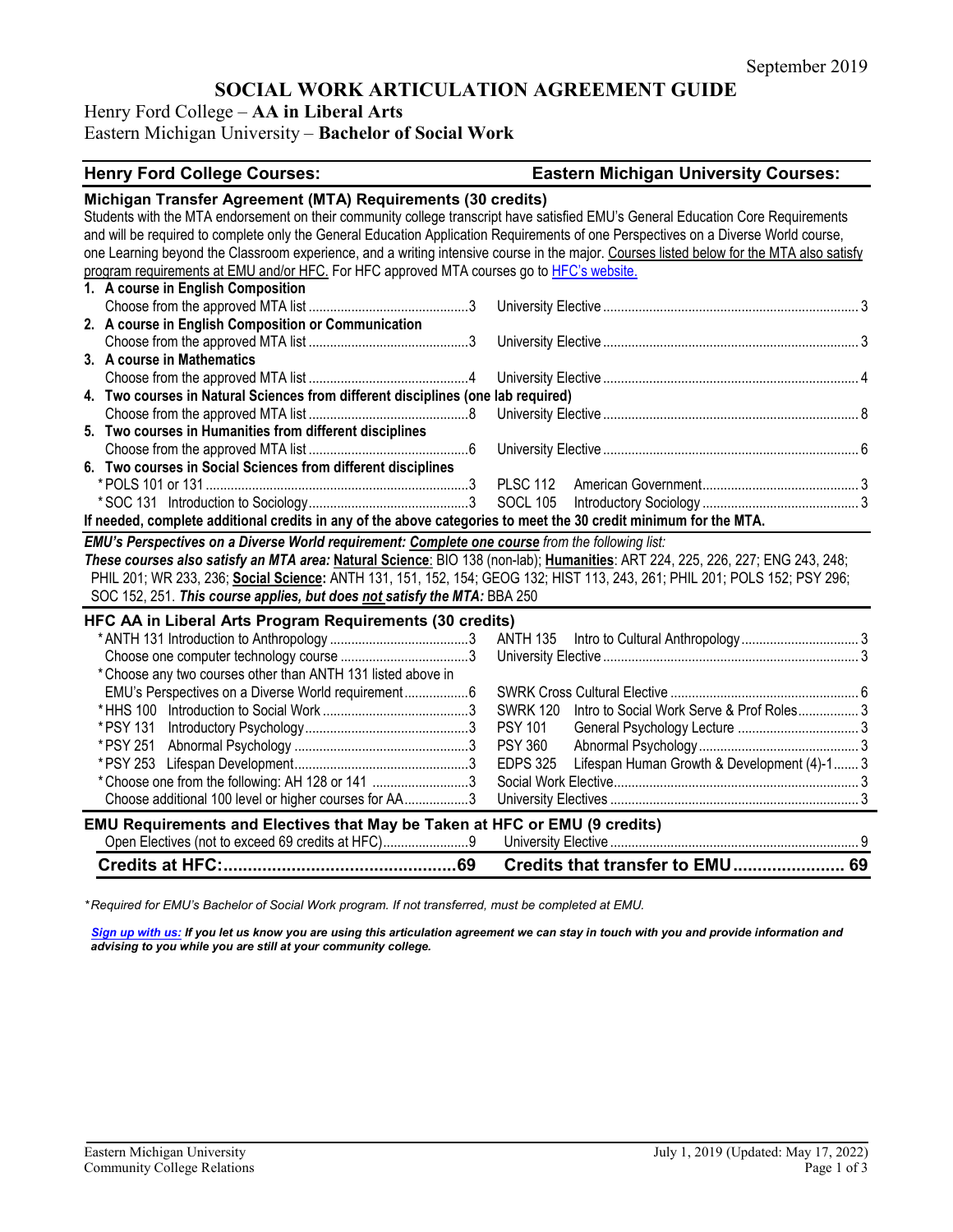## **SOCIAL WORK ARTICULATION AGREEMENT GUIDE**

Henry Ford College – **AA in Liberal Arts** Eastern Michigan University – **Bachelor of Social Work**

### **Admission Process for the Social Work Program at Eastern Michigan University**

#### **Program Admission Process:**

- 1. Overall GPA of 2.3 or higher at time of admission to BSW program
- 2. Submission of an application which will be distributed in SWRK 251.
- 3. Completion of 40 hrs of post-high school volunteer, employment or internship experience in a human service setting.
- 4. Completion of introductory social work courses: SWRK 120, SWRK 200, SWRK 222, & SWRK 251 with grades of "C" or higher
- 5. Submission of a reflective essay completed in SWRK 251.
- 6. Meet with a BSW advisor to develop a Plan of Study and review progress to date

#### **Completion of the Social Work Program at Eastern Michigan University**

### **Pre-Admission Requirements (7 credits)**

| <sup>2</sup> SWRK 200<br><sup>2</sup> SWRK 222 | Human Diversity & Social Justice  3<br>Social Welfare Policies & Services 3 |  |
|------------------------------------------------|-----------------------------------------------------------------------------|--|
| <sup>2</sup> SWRK 251                          | Self-Assessment for Profession of SW 1                                      |  |
| <b>Major Requirements</b>                      | (44 credits)                                                                |  |
| <b>SWRK 315</b>                                | Theoretical Bases for Social Work Prac 3                                    |  |
| <b>SWRK 317</b>                                | Foundations of Social Work Practice  3                                      |  |
| <b>SWRK 318</b>                                | Practice I - Skill Integration Seminar  1                                   |  |
| <sup>3</sup> SWRK 319W                         | Writing for Agency Practice  3                                              |  |
| <sup>1</sup> SWRK 350L2                        | Generalist SW Pract: Orgs & Communities  3                                  |  |
| <b>SWRK 405</b>                                | Analysis & Change of Soc Welfare Policies 3                                 |  |
| <b>SWRK 408</b>                                | Generalist SW Pract: Individuals & Fam  3                                   |  |
| <b>SWRK 409</b>                                | Generalist SW Pract: Groups 3                                               |  |
| <b>SWRK 430</b>                                | Social Work Evaluation & Research  4                                        |  |
| <b>SWRK 450</b>                                | Social Work Practice with Women & Girls  3                                  |  |
| <b>SWRK 451</b>                                | Social Work Practice with People of Color 3                                 |  |
| <sup>1</sup> SWRK 488L4                        |                                                                             |  |
| <sup>1</sup> SWRK 489L4                        |                                                                             |  |
|                                                |                                                                             |  |

| Minimum Credits to Graduate: 120 |  |
|----------------------------------|--|

*Note: If fewer than 69 credits are transferred, additional credits must be completed at EMU to bring the program total to 120 credits.*

*<sup>1</sup> Satisfies EMU's "Learning beyond the Classroom" requirement.*

- *<sup>2</sup> SWRK 200, 222 and 251are pre-requisites for all upper division SWRK courses. 3 Satisfies EMU's Writing Intensive in the major requirement.*
-